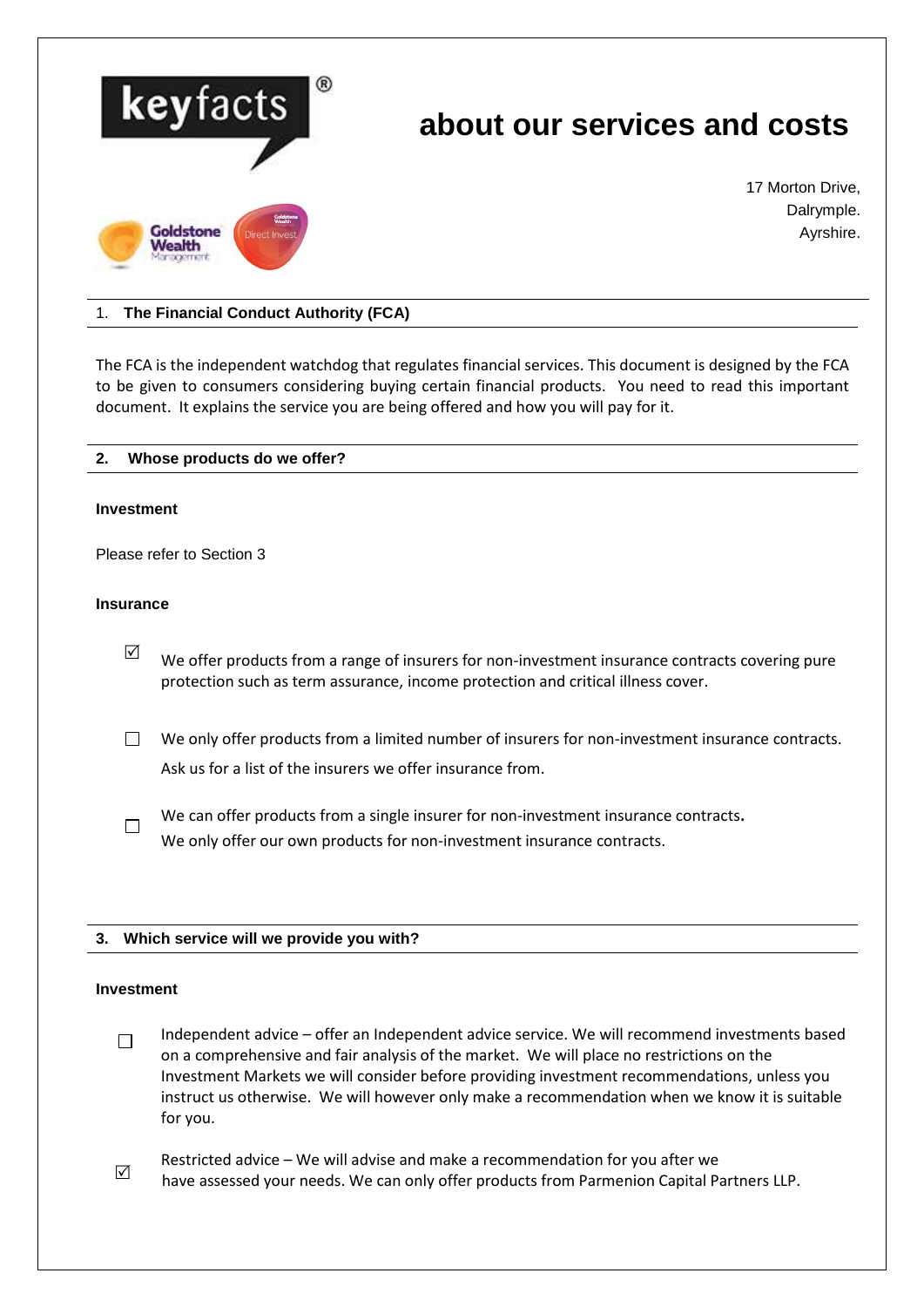No advice - You will not receive advice or a recommendation from us. We may  $\Box$ ask some questions to narrow down the selection of products that we will provide details on. You will then need to make your own choice about how to proceed.

#### **Insurance**

- **Non-investment protection contracts** we offer non investment protection products e.g. term assurance, income protection and critical illness from a range of insurers**.**
- You will not receive advice or a recommendation from us for non-investment insurance contracts. П. We may ask some questions to narrow down the selection of products that we will provide details on. You will then need to make your own choice about how to proceed.

## **4. What will you have to pay us for our services?**

You will pay for our services on the basis of the sums invested. We will obtain focused personal and financial information from you and assess this in conjunction with your objectives, attitude to risk and capacity for loss in order to determine whether our investment solution is suitable for you. Our online service does not offer a complete financial planning assessment or take into account any existing assets that you may hold. Any recommendation we make will be restricted to the sums you wish to commit to savings or investment at this time unless we advise you otherwise. If at any stage of the online advice process you require guidance or wish to discuss the suitability of this service for your needs, you can however speak to one of our qualified personal financial planners using the contact telephone number provided on our website. Our recommendations, together with the total advice costs and annual ongoing servicing costs, will be confirmed to you in writing in a personalised report before you proceed. All costs will be expressed in pounds sterling. We will tell you if you have to pay VAT.

## **The cost of our services**

For a lump sum our adviser charge to cover the cost of our advice will equate to 1.0% of the amount(s) you invest. For a series of regular payments our adviser charge will equate to 0% of the amount(s) you invest each time. For each lump sum you make this charge will be deducted before the funds are invested, or you can pay this as a direct fee to us. In addition to our implementation fee, we will charge you 0.50% of the value of the fund annually to cover the cost of ongoing service and advice. This will be collected monthly at a rate of 0.0417% of the value of your fund (0.50% / 12 = 0.0417%). The table below sets out a series of example costs based on various lump sum and regular premium investments:

| Sum Invested (lump sum) | <b>Advice Charge</b> | <b>Ongoing Service Charge Charged</b><br>from the end of month 1<br>(exclusive of VAT)* at 1/12 <sup>th</sup> of<br>the corresponding annual<br>amount |
|-------------------------|----------------------|--------------------------------------------------------------------------------------------------------------------------------------------------------|
| £15,000                 | £150.00 (1.0%)       | £ 75.00 p.a $-$ (0.50%)                                                                                                                                |
| £50,000                 | £ 500.00 (1.0%)      | £250.00 p.a $-$ (0.50%)                                                                                                                                |
| £75,000                 | £750.00 (1.0%)       | £375.00 p.a $-$ (0.50%)                                                                                                                                |
| £100,000                | £1,000.00 (1.0%)     | £500.00 p.a $-$ (0.50%)                                                                                                                                |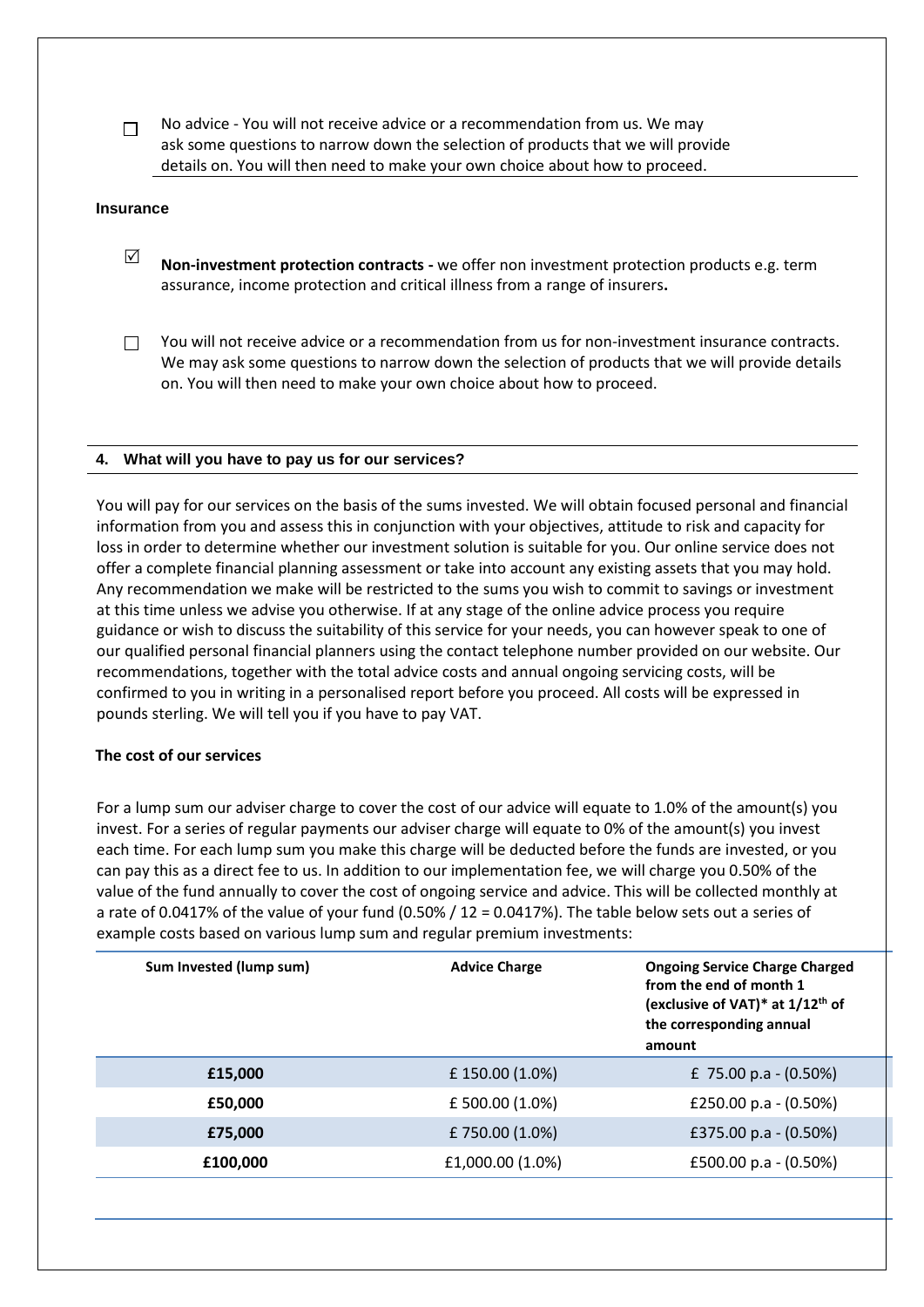| Sum Invested (regular Premium) | <b>Advice Charge</b> | <b>Ongoing service Charge Charged</b><br>from the end of month 1<br>expressed as annual equivalent<br>(exclusive of VAT)* at 1/12th of<br>the corresponding annual<br>amount. |
|--------------------------------|----------------------|-------------------------------------------------------------------------------------------------------------------------------------------------------------------------------|
| £ 100 per month                | $£ 0.00 - (0%)$      | £6.00 p.a. $(0.50\%)$                                                                                                                                                         |
| £ 200 per month                | $£ 0.00 - (0%)$      | £12.00 p.a. $(0.50\%)$                                                                                                                                                        |
| £ 500 per month                | $E$ 0.00 - (0%)      | £30.00 p.a. $(0.50\%)$                                                                                                                                                        |
| £1,000 per month               | $E$ 0.00 - (0%)      | £60.00 p.a. (0.50%)                                                                                                                                                           |

\*The example ongoing service fees assume no growth on the sum(s) invested over the course of the year. **In reality the amount of the monthly charge will vary in accordance with the changing value of your investment.**

# **Your payment options**

## Settling your adviser charge in a single payment

We have kept our charges straightforward and easy to understand. If you invest a lump sum payment, we will simply charge you 1.0% of each sum invested to cover the cost of our advice. We have chosen to charge you 0% should you decide to save on a regular monthly basis. This element of our adviser charge does not however cover the cost or confer entitlement to any ongoing advice or service. Our advice charge is only applied if and when you invest or make a further lump sum contribution, it therefore works on a 'pay as you go' basis.

## **Payment for ongoing services**

To ensure that your investment portfolio meets your needs on an ongoing basis we will provide an ongoing service. We will review your investment annually and inform you of any new recommendations we feel are necessary to reflect your circumstances. The service is designed to be interactive and therefore relies on your continued input. The service, including the online maintenance and updating of your client record and access to this, and changing of investments accordingly is provided at an annual cost of 0.50% of the value of your portfolio. This is delivered online for your convenience but you can however speak to one of our qualified financial advisers by telephone if you require. Our ongoing service, together with any associated costs, can be cancelled at any time. If you wish to cancel our ongoing service we will need you to call us on 0333 800 2505. In this instance your instruction will take immediate effect unless you state otherwise.

## **Our General Insurance and Protection Services and Costs**

We will provide you with a personal and financial review prior to making our recommendation(s) to you. Should you accept our recommendation(s) we will arrange the implementation of this/these for you. The reasons for our recommendations will also be provided to you in a written report.

We do not charge a fee for our General Insurance and Protection services as we will normally receive commission from the product provider. You will not be subject to VAT for this service. You will receive a quotation which will tell you about any other fees relating to any particular insurance policy.